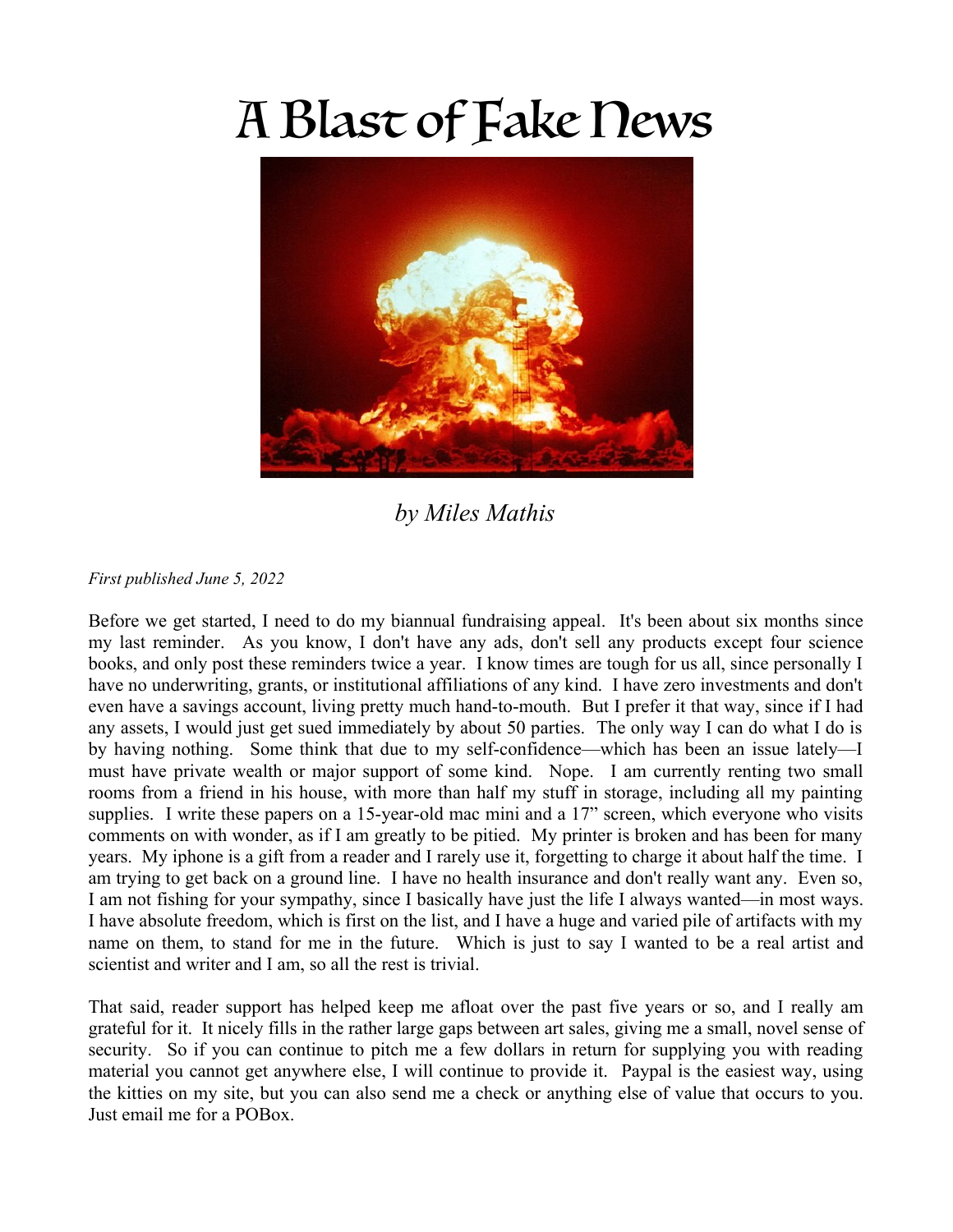Now, a few more prefatory remarks before we get to the main course. Infowars just republished a piece from Dylano at Substack on deplatforming, which I have to admit I found somewhat amusing. Why? Because he is selling you deplatforming as something new, as if it just erupted along with Covid. But I suffered my first major deplatforming way back in 2006, when [Yahoo Geocities dumped](http://mileswmathis.com/censored.html) [my website with no warning and no explanation.](http://mileswmathis.com/censored.html) That was 16 years ago. I built my first website by hand on Geocities in about 2004, teaching myself to write html code, and it quickly gained a readership from those who had followed me at the Artrenewal Center. I had a few physics papers up, but most popular content in the beginning was art related. So why did Yahoo censor me? Possibly because I had recently [attacked Wikipedia](http://mileswmathis.com/wiki.html) two months earlier, as far as possible blowing their cover. I had also [attacked the NEA](http://mileswmathis.com/nea.html) and the [National Portrait Gallery,](http://mileswmathis.com/we.html) as well as the [Museum of Modern Art,](http://mileswmathis.com/moma.html) the [McArthur Foundation](http://mileswmathis.com/mac.html) and the *[Wall Street Journal](http://mileswmathis.com/wsj.html)*. Yes, I was very busy even then.

On the physics side, [I was blitzing Richard Feynman](http://milesmathis.com/feyn.html) and many other people, having written 40 papers in 2005, my first big year in physics. [I was already attacking Bohr](http://milesmathis.com/bohr.html) and had recently solved the [superposition problem.](http://milesmathis.com/super.html) My [simplification of the calculus](http://milesmathis.com/calcsimp.html) was also published just two months before Yahoo censored me, so pinning down the single cause is not easy. At any rate, that was just the first of many site rebuilds forced upon me by the Phoenicians. I have been under heavy attack from the start, so the new round of censorship seems like just more of the same to me.

I learned very early on that these platforms like Yahoo, Facebook, and Twitter were not to be trusted. They had been created for just that purpose: control. People still tell me I should join substack or some such place and I just laugh. I learned my lesson in 2006 and am not likely to make the same mistake twice. If you are an independent writer, you need to build your own website on a private server and forget about these platforms, no matter what or where they are. "Platforms" are redundant. You don't need a platform. You just need a site. Your ability to speak freely is your most valuable asset, and it should trump all other considerations. Unless you are in it to make money, in which case I have nothing to say to you. In that case you aren't a journalist, you are just a hack, and you might as well be working for the man directly. He will provide you with a platform, you can be sure.

Now, let's briefly look at some of the headlines at Infowars and Zerohedge today. Infowars tops its page with a big fake picture of a nuclear explosion, and the story that Putin has now officially threatened to nuke Western cities, including US cities, if NATO continues to support Ukraine. Fake. US bankers created post-Revolution Russia\*, and we have owned them ever since. They were our allies up to 1946 and still are, the whole Cold War thing being staged from the get-go. Putin is just another one of our actors, pulled out of some international actors equity composed of worldwide peers. Same goes for Zelensky, one of the worst actors ever. Orwell told us exactly how it would be in *1984*, and everyone claims to have read it, so where is the mystery here? The entire conflict is staged to create fear and destabilization, and to get eyes off the vaccine crime against humanity. So how does Alex Jones, who sells himself as revolutionary #1, not know this? He hasn't read *1984*?

Same thing with the lead story on Russia hitting a tank depot in Kiev with cruise missiles. As proof of that we get a picture of some smoke from a great distance.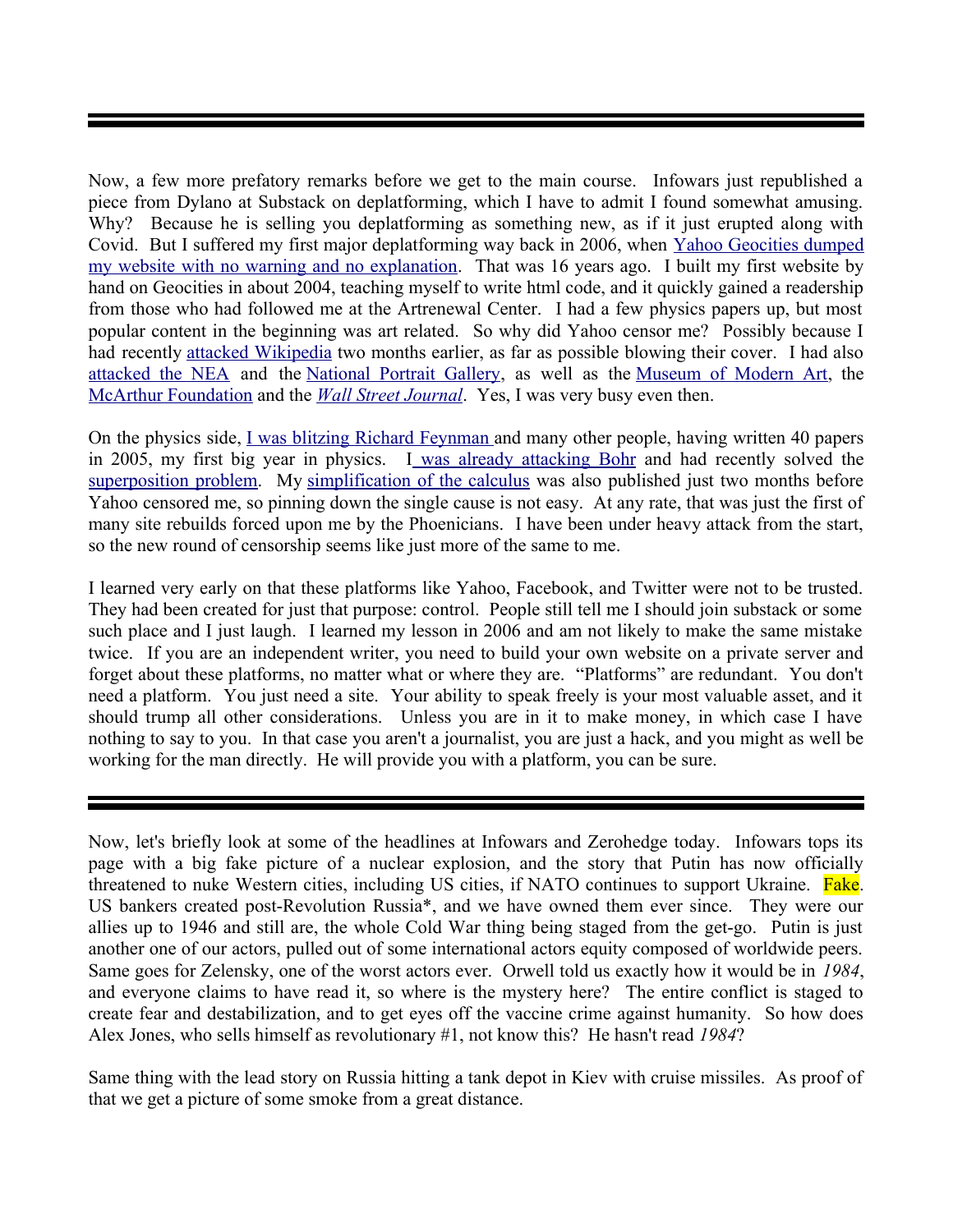Speaking of Zelensky and Putin, am I the only one who has noticed that everyone hired by Jones seems to be Jewish? Tax expert Tyler Bennett was on today, not only looking and sounding very Jewish, but with the name Bennett as a huge clue as well. The Bennetts are closely related to the Queen and we have seen them in hundreds of top events over the centuries. Same for agent Kaitlyn Bennett, married to admitted Jew Justin Moldow. How can people not see through these people, just from their names and faces? Owen Shroyer is obviously Jewish, again just from his name and face. I don't have to dig any deeper than that. Rob Dew is probably Jewish, since Dew is a Jewish name, translated from the Hebrew *Talia*. See the Dews in the peerage related to the Breretons, Bonapartes, Talbots, and the Smiths of Nottingham (bankers). Also Josh Owens, former employee, Jewish. Also see Millie Weaver\*\*, with Weaver being a Jewish name. Harrison Smith's name is not obviously Jewish, but his face is. So perhaps he links to the Nottingham bankers as well. You will say these people can't link to British lines, but you are forgetting Infowars strange British contingent, including the brothers Watson, who pretend to be from council flats but are actually from wealth. So how did a red-faced screaming man on cable public access in Austin morph in just a few years into this multi-million-dollar enterprise with international correspondents, most of them Jewish? I think you are starting to see how. By the way, Jones admitted his wife is Jewish on the Howard Stern show.

Next we find an ex-judge was allegedly killed in a targeted assassination, by someone who also had Mitch McConnell on his list. Fake. We are actually supposed to believe that some guy named Douglas Uhde, previously sentenced by Judge John Pier Roemer, broke into his home and shot him gangland style in bed, but somehow got caught in the house? Uhde had never heard of a silencer? Who called police, the wife? If so, why didn't Uhde shoot her and walk? Actually, couldn't have been his wife, since her name is given as Vivian and they admit she died in 2018. Her maiden name was Schroeder. According to tombstones, they are related to surnames **Hamilton and Pier.** As in Pierpont.

Oh, and Judge Roemer was also a Lt. Colonel in the Army. What are the odds? We could have predicted it coming in. The police allegedly arrived and trapped Uhde in the basement, where they shot him. Because when you hear sirens, you don't flee out the back door, you flee into the basement. Uhde had a paper list on his person with McConnell's name on it! Yeah, because that is just how it works. All hitmen now carry paper lists in their jean's pockets as they hide in the basement hoping to get trapped. Another way we know this is fake is that the list also included Gov. Gretchen Whitmer and Gov. Tony Evers. You really have to be kidding me! Wasn't the FBI [just outed by mainstream sources](https://nypost.com/2022/04/13/inside-fbis-probe-and-entrapment-of-a-michigan-militia-crew/) for faking the last Whitmer assassination attempt? The news on that has hardly cooled and they expect us to believe a new one? But I guess Alex Jones didn't know that, so he just reprinted this story without comment.

Douglas Uhde is blanketed in red flags, of course, since a people search on him finds he is related to Nancy Uhde, possibly a sister or wife. About the same age. [Instantcheckmate takes](https://www.instantcheckmate.com/results?firstName=nancy&middleInitial=&lastName=Uhde&city=&state=WI&age=) us to Sheila A. Heiss when we search on this Nancy Uhde, which you have to admit is singular. The computer thinks it is the same person. She is also a Higgins and a Besonen. She also links to Lusky, Owens, and Carroll. Her father may be Brian Besonen of Brambleton, VA, which is just a stone's throw from Langley, about five miles north of Chantilly. Sharon Lusky on these pages has many red flag locations, including Minot, ND. She also has last names Higgins, Johnson, and Stricker, so she either liked to get married or she had aliases. Also related to George and Perry surnames. Her husband Julius Lusky has Livermore, CA, on his list. He links us to the name Kronmal, also of Livermore, including Greg Kronmal at Illumina, a gene sequencing lab—connecting us to today's headlines in another way. The Kronmals link us to the Rosenbergs, just so you know. So we have the Jewish link again, as usual. All these people are Jewish, including Douglas Uhde. Heiss is a Jewish name. So is Roemer, so I was looking for a link between Uhde and Judge Roemer. I didn't find it on a quick search, but I bet they are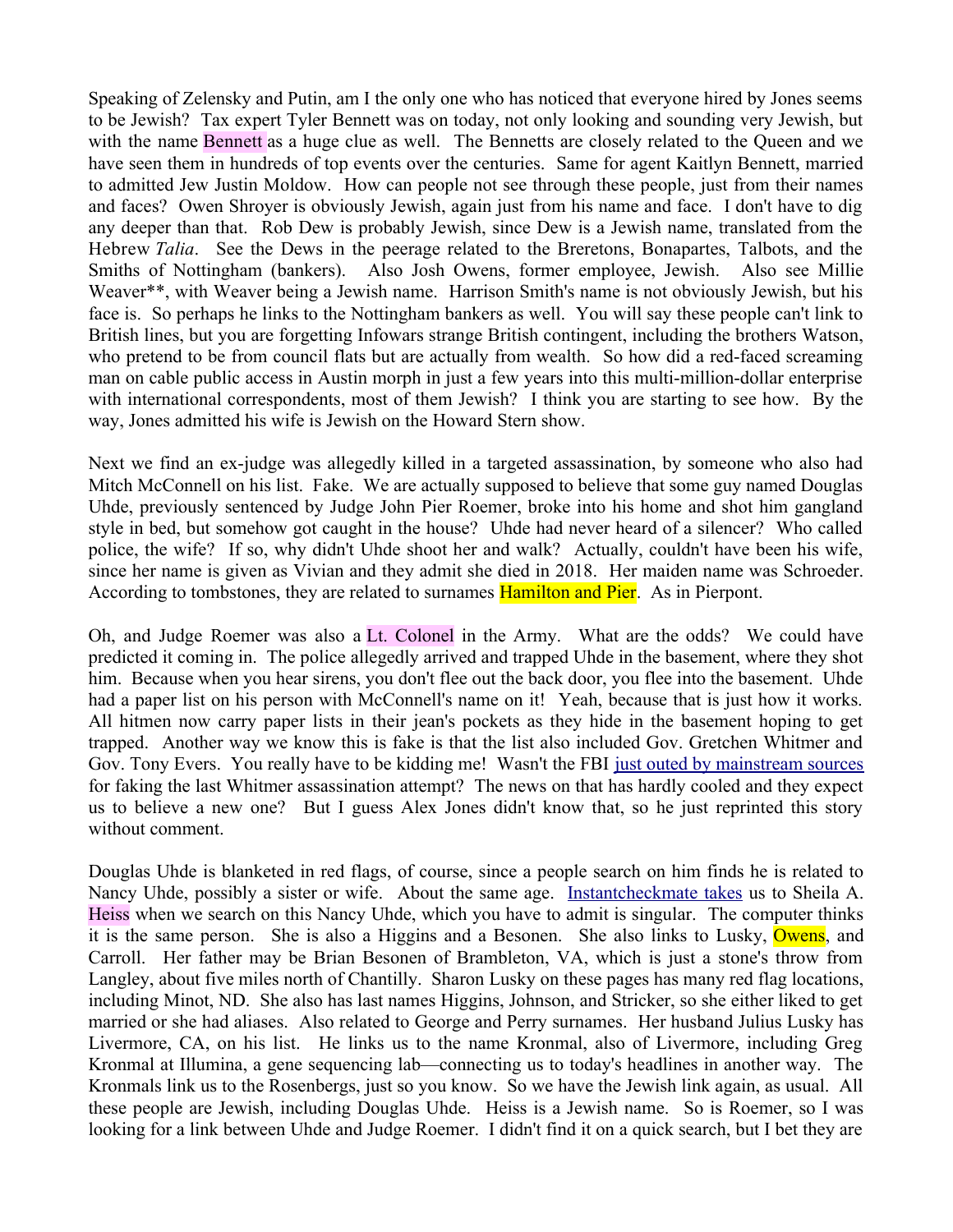related. We do link to an Andreas Weiger of Alexandria, VA. But wait, it appears they are linked through the Owens. We find a Cletus John Owens of Fond du Lac, WI, related to John Pier Roemer, b. 1901 (so probably our judge's father?) of the same town. We find Judge Roemer's mother was Eliza Canby Darneille. We just found these same Owens linked to Douglas Uhde through his wife Nancy, real name Sheila Heiss. As indication we are on the right track, we find that the elder John Pier Roemer's page is missing at ancestry.com, as if was recently deleted or blocked. The wayback machine has also been scrubbed of that page.



See how Cletus is indented? That means that page is linked to the one above it, so we are being told by the computer that Cletus is related to John Pier in those pages at Ancestry. But if you click on John Pier, you get nothing. Just a white page.

Next we have two stories on red flag gun laws supposedly targeting conservatives or Republicans. But of course those will never pass. Boebert already admitted these new events are only used to sell MORE guns, and she was right on that one. Second Amendment threats are only manufactured to make people think they should buy while they still can, since the usual suspects now own all the gun companies. Their profits have gone through the roof in the past twenty years, and Uvalde is just a repeat of 2012's Sandy Hook—which caused record gun sales and no gun grabbing. We have more proof of that next day, as a lead story is that gun shops in Canada sold out the week after Trudeau announced he would be freezing sales.

Speaking of Uvalde, [today's story is funeral home worker and moonlighting pastor Gilbert Limones,](https://www.nbcphiladelphia.com/news/national-international/i-saw-it-all-uvalde-pastor-who-was-gunmans-early-target-recounts-terror-in-sermon/3261941/) who is now claiming to be one of the first shot at by Ramos.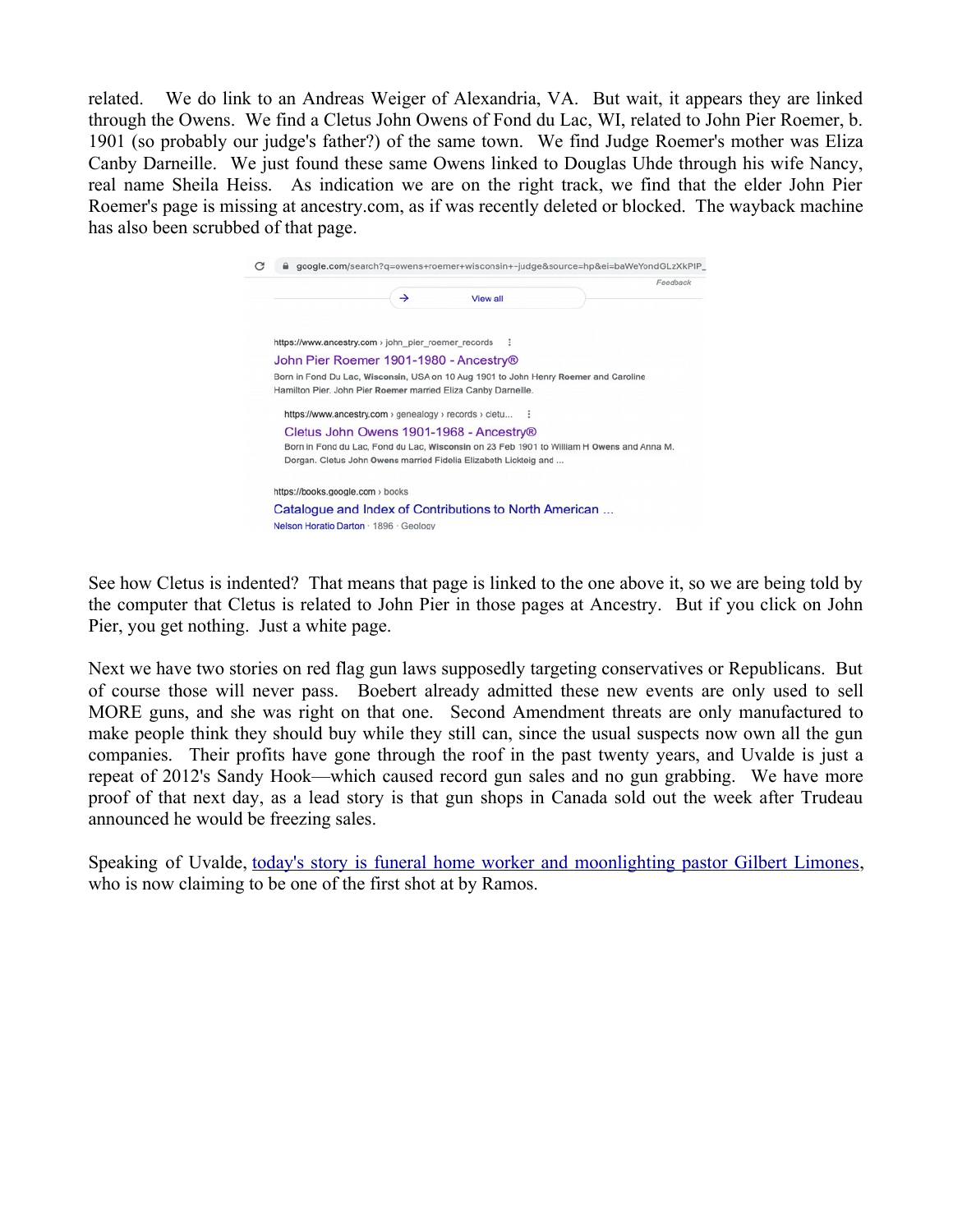

Another lying scumbag spook with his various Phoenician lapel pins. We are told he has a congregation of 35 at the Casa El Shaddai, which figures. What is that, a Hispanic/Jewish temple or a mosque? Just so you know, "el shaddai" isn't Spanish for "the shed" or something, it is Hebrew/Phoenician, and [El is the god](https://en.wikipedia.org/wiki/El_Shaddai) of the Phoenicians, same as Ba'al or Saturn. Shaddai means "destroyer", which is appropriate here. You should also know that Limones is a Marrano/Jewish name and he looks Marrano. Think of actor Jack Lemmon. Check out [the church's strange website,](https://el-shaddai-uvalde.business.site/) which appears just to have gone up today. It has zero information about the "church", including worship times, or even what denomination this is. Who exactly in Uvalde is praying to El the destroyer? It sounds like something out of *Ghostbusters*. It says it is opening at 7pm on Wednesday. Is that last Wednesday or the Wednesday coming up? It then says "Get Quote". What? A quote on what? On your soul? Or is the church selling penances?

Google maps has a picture of the location 509 S. Getty, dated May 2022, so they are making this very easy for us.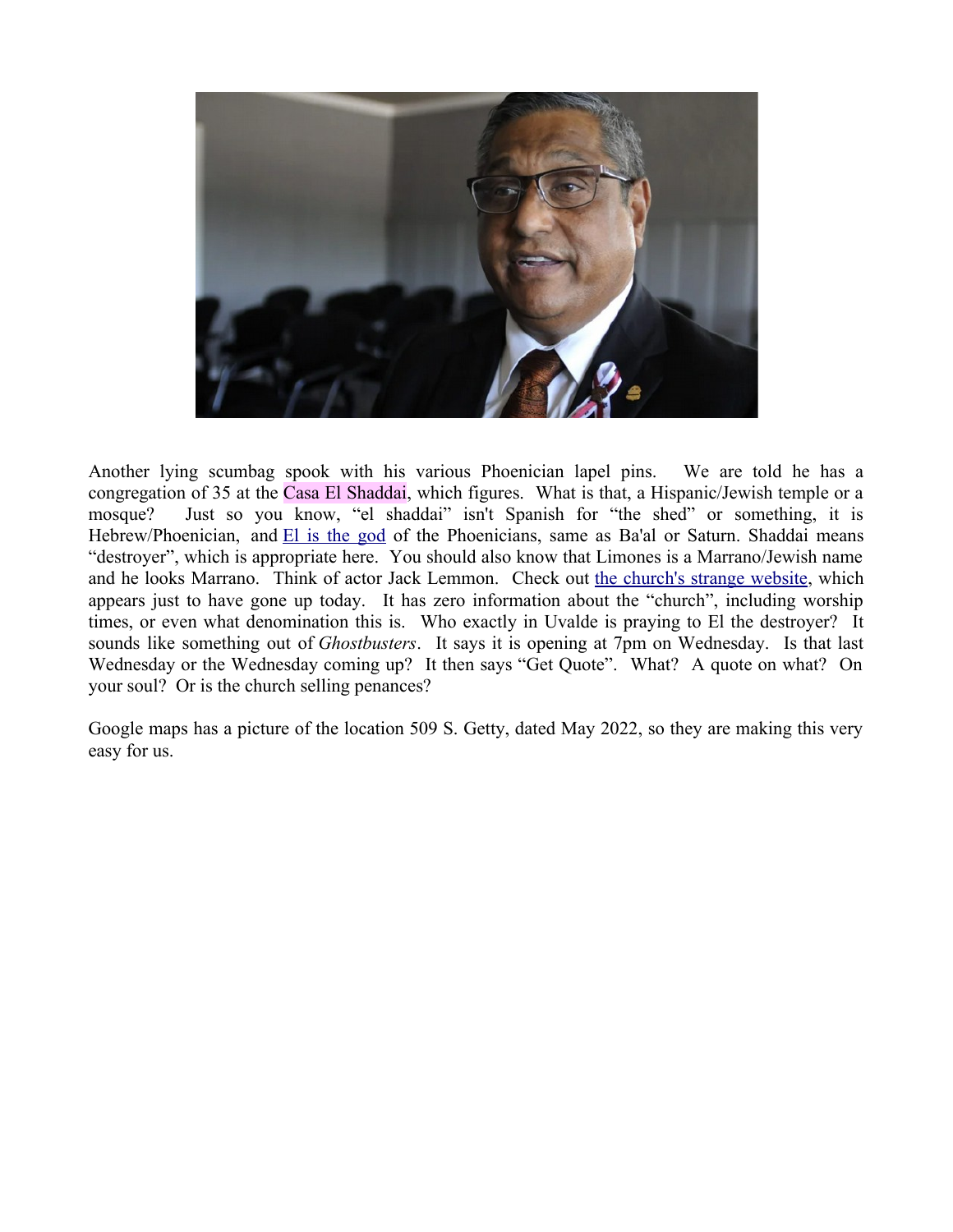

I guess they just haven't put up their signs yet. The belltower goes in Thursday. The fiery pits go in on Saturday.

We are told this is an old restaurant converted into a worship space, where Limones preached his first sermon since the murders. That implies he was preaching somewhere else before that, but of course they don't bother to tell us where that was. If he was a pastor before this, why not hold these meetings at his old space? No answer to that begged question.

This Limones story was obviously manufactured to repeat the claim that the shooter Ramos entered through a school door that failed to lock when a teacher pulled it shut. Limones claims he saw it happen. But that story makes no sense because we were just told Limones ran off terrified and called 911, so he could not have been in sight of the shooter at that point. If he had been able to see the shooter and the door, then the shooter would have been able to see him, and could have continued shooting at him. You see how that works? It is called line of sight, and it works both ways.

They needed to hammer that lie home, since it was a newer lie. It had changed several times, and there exists no good story for how the shooter got in. School doors don't just malfunction for the benefit of fake news stories. Even worse, they are now admitting there was a standdown, with all law enforcement being told not to enter and pursue. You aren't supposed to ask the natural question: told by whom and why? Since the obvious answer is the locals were ordered not to enter by the Feds, and the reason is because the whole thing was staged. Ramos was just an actor and no one died. It was yet another grand fiction sold as real, to create fear and destabilization and get eyes off the vaccine crime against humanity. We have seen even more easy evidence of that, as local police are now refusing to cooperate with State and Federal officials. Why would they do that if the event were real? If the event were real, the locals would cooperate in every way possible, so this is perfect proof some locals including local law enforcement—aren't happy the Feds staged this thing on their turf.

It's awfully convenient our man Limones above just happens to work at Hillcrest as a funeral worker, since Hillcrest is directing at least five of the fake funerals. Look for lots of cremations and closed coffins, as well as sealed autopsies and secret burials. The usual runaround.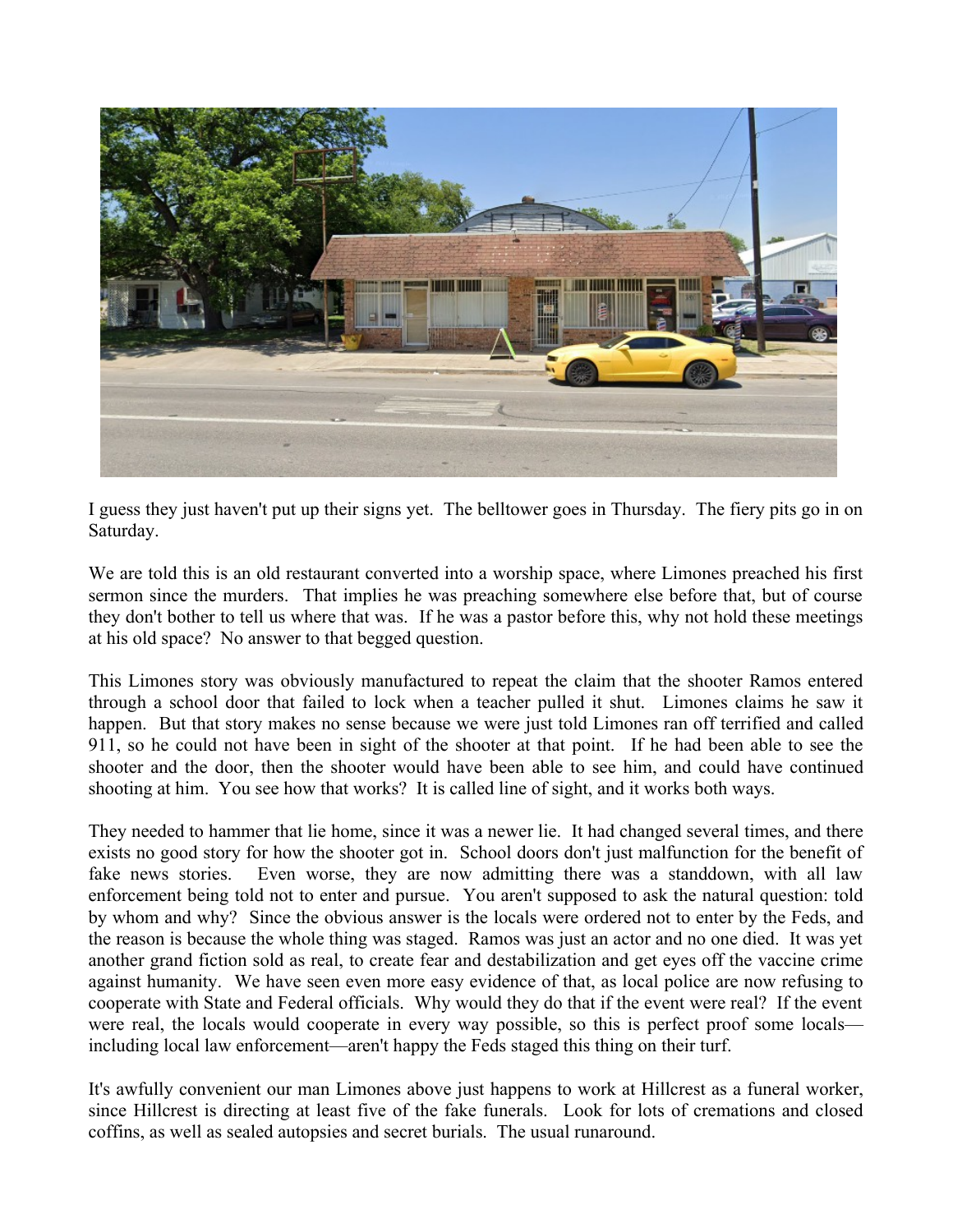The article claims open caskets and photos of the dead in the Uvalde papers, but they mean photos of the dead *when they were alive*. No photos of the dead have yet surfaced, that I know of, and if they do we can be sure they were faked. This is all we have so far, which proves nothing.



In fact, I think girl 6 and girl 8 are the same girl. Same face shape, same chin, same lazy left eye. That's why the pic of girl 6 is strange-looking: it has been tampered with to hide the match.

We learn something else about the event in this article, where we are told wounded teacher Reyes runs a small plant and gift store when not teaching. Really? That's retail, so how do you run a retail store while teaching at a public school all week?

We also find that Robb Elementary will not reopen, which is convenient: they are preparing to demolish another fake crime scene, like they did with Sandy Hook.

Just so you understand how weird this event was, let's look at two of the other victims, [as published in](https://expressdigest.com/tucker-carlson-accuses-texas-cops-of-bs-lies-over-why-school-shooter-wasnt-stopped/) [mainstream papers:](https://expressdigest.com/tucker-carlson-accuses-texas-cops-of-bs-lies-over-why-school-shooter-wasnt-stopped/)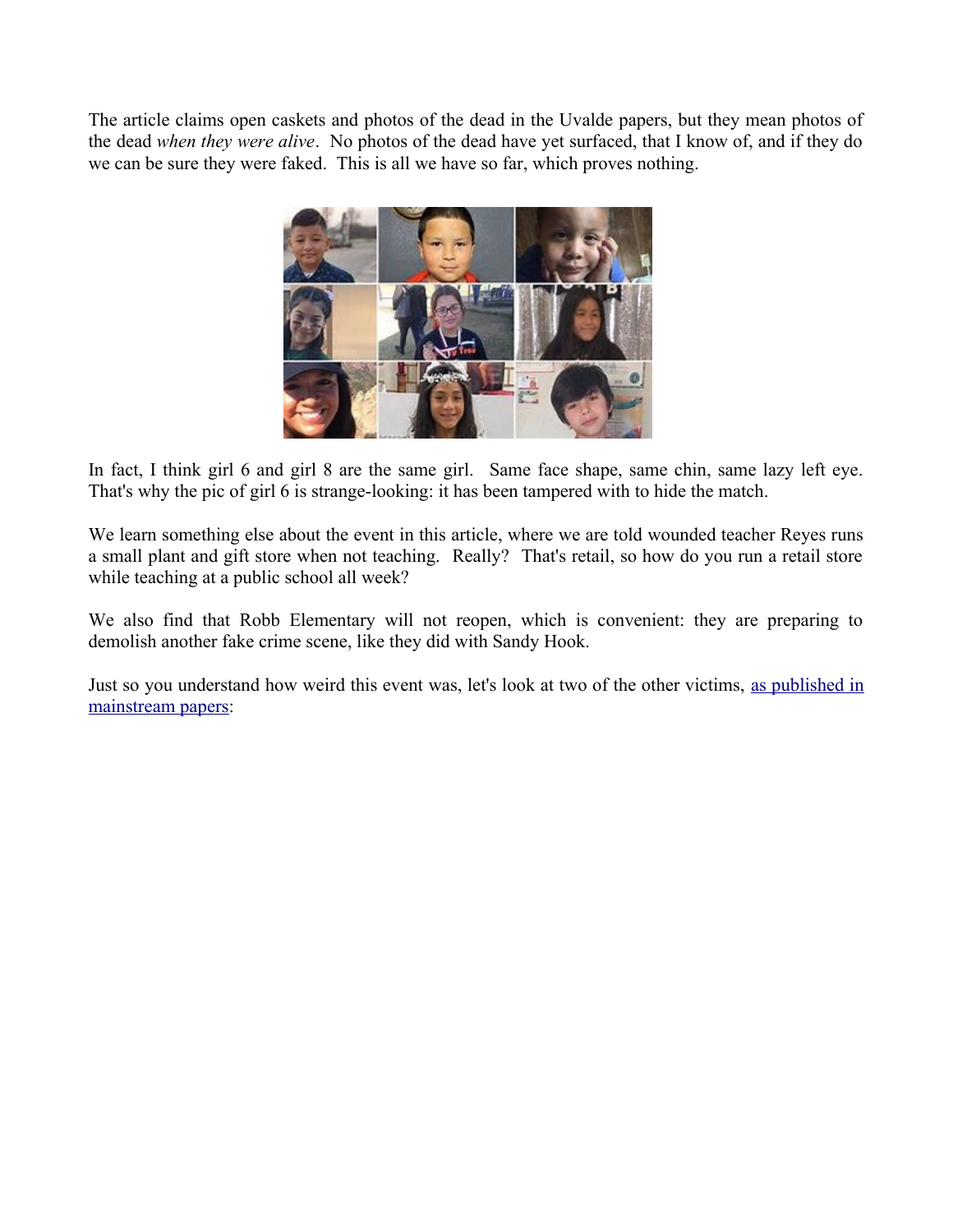

Those photos are tagged as Eliahana Torres and Nevaeh Bravo, both age 10. Really? Both are ten, are they? Then why does the first girl look more like 12-13, with breasts and hips, and the second girl looks about six? Yes, girls grow up fast these days, with so many chemicals in the food and water, but are you telling me they couldn't find a more recent photo of Nevaeh? She didn't appear in any class pictures in the past four years? And what's with these weird names? We also have Uziyah Garcia and Rojelio Torres and Jailah Siguero and Alithia Ramirez and Aniyah Rubio and Maite Yuleana. Who is naming these kids, the BORG? But seriously, those are joke names, since they are all obscure Hebrew names from the Old Testament. Hispanics in South Texas aren't giving their kids names like that. It is another clue here as to who is staging this.

And we find another irony: if we look closely at Eliahana's jersey, we see it says "Uvalde Little League". [Guess who sponsors Little League in Uvalde?](https://www.uvaldelittleleague.com/Default.aspx?tabid=2592521) Exile Firearms. That's cozy, ain't it?

Then we have Makenna Lee Elrod, a little blonde princess supposedly going to school with these poor Hispanics in Uvalde. She looks private school all the way.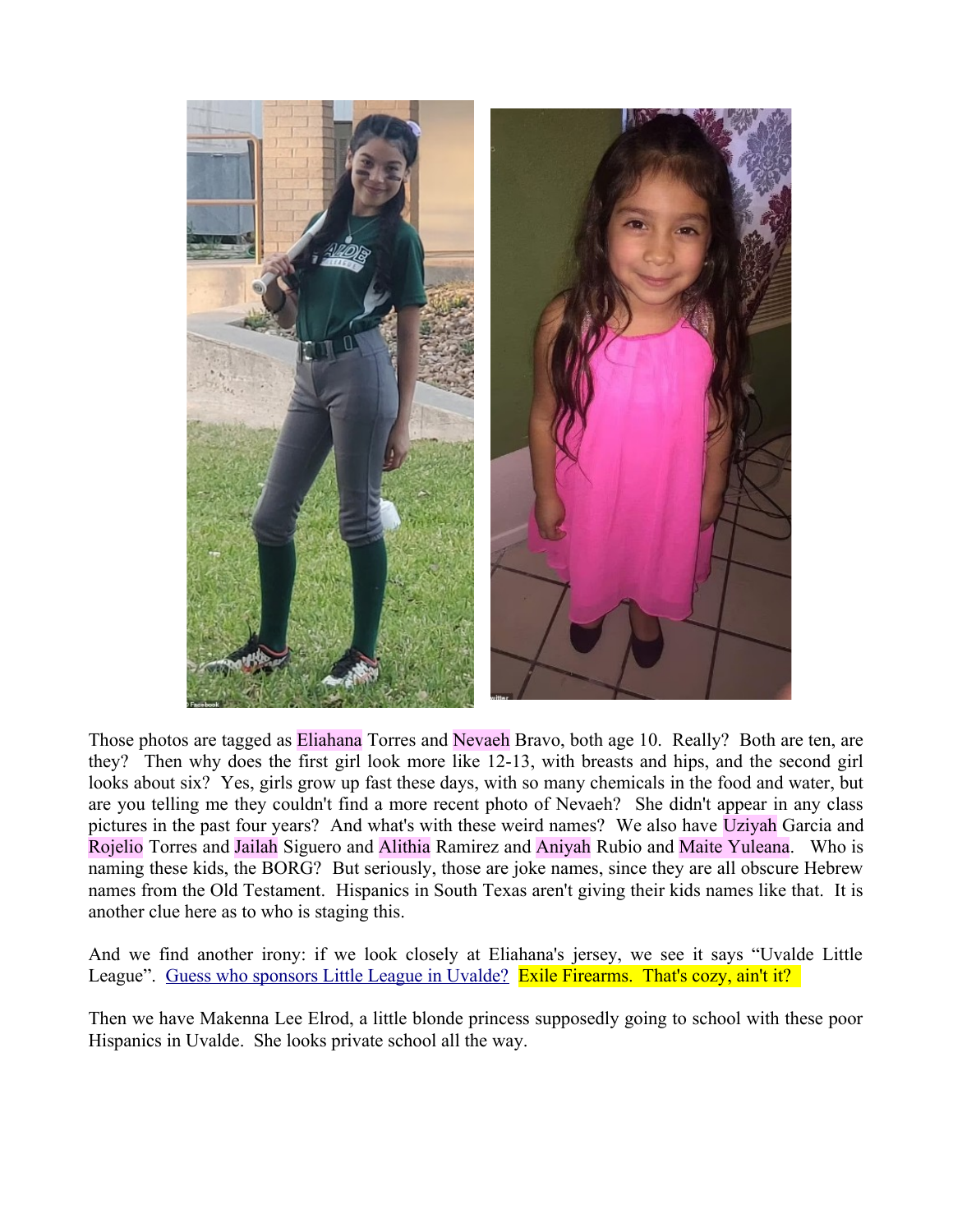

Also remember we just saw a famous Elrod in Lestrade's Wake Island paper last week! How's that for a strange confluence? There we saw **Henry Talmadge Elrod**, famous Marine aviator who supposedly attacked 22 Japanese planes by himself and survived. He shot down two and sank a destroyer solo as well. His wife Elizabeth Hogun Jackson just happened to be the niece of 4-star Admiral Richard Harrison Jackson—whose mother was Sarah Cabell Perkins. And yes, this admiral was related closely to Andrew Jackson and well as the Harrison presidents.



Photo # NH 49709 Navy League Luncheon, 1963

That's a lovely paste-up of the tiny Admiral Jackson with Admiral Dennison, Admiral Standley, Gen. Holland Smith, and Admiral of the Fleet Chester Nimitz (standing). So these Elrods have been at it for a while.

How do I know that photo is fake at a glance? Many ways. One, Dennison is the only one in uniform, which makes no sense. The event would dictate the dress code. We also see a light halo around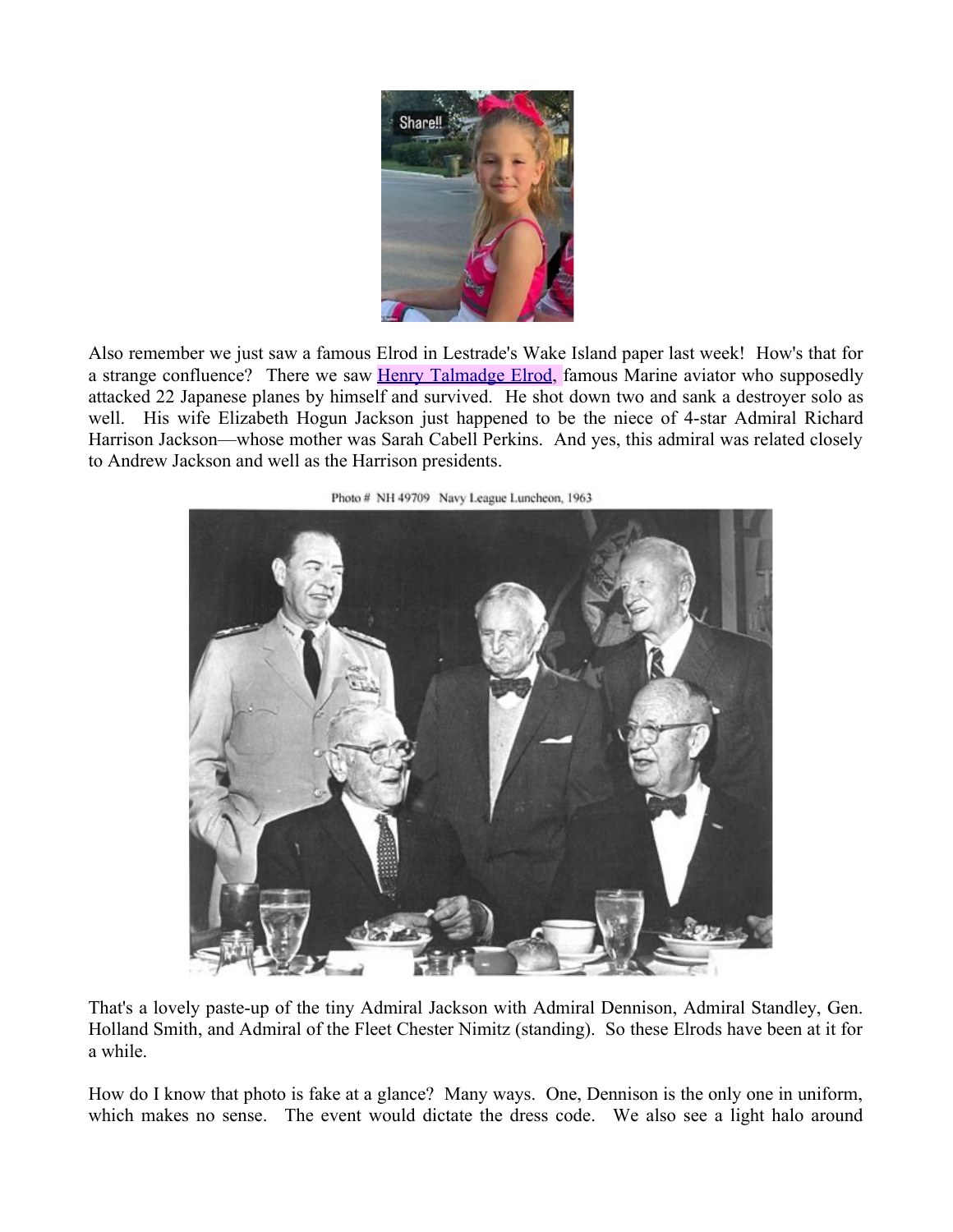Standley, where he meets Dennison, showing up the paste. See Standley's shoulder, which should not be casting a bright halo onto Dennison. Standley is also casting the wrong shadow back on Dennison and Jackson. The shadow is shaped like a military hat, but Standley isn't wearing a hat, indicating his head was pasted in. Then we see that Jackson and Nimitz are hard lit from the side by a window, giving them that bright white outline to the right. The others don't have that, being lit from the front.

Makenna's father Brandon Elrod has Floresville on his list, which is famous as a Hollywood hangout, with many films being shot there. And guess what, [he has an IMDB page,](https://www.imdb.com/name/nm9365252/) just as I predicted. He is a minor screenwriter, so maybe he is the one who wrote this script for Uvalde. My guess is Makenna was named for someone in the family with the surname McKenna, maybe her mom, possibly linking us to superspook Terence McKenna. So it is strange no mother is given for this fake victim. In pursuit of that, we find a Dayse Adams Elrod on Brandon's list, which may be a grandmother. We are getting closer already, since Terence McKenna was related to Adams. He was related to all Presidents, and two Presidents were Adams. The Elrods of Uvalde also link us to Lee Ann Kramer, who then links us t o Lesoskys and Barings. So we continue to advance. Think Barings Bank, and Lesosky is also Jewish. We link to Charles William Baring who had an obit in Austin in 2009. He was in the military and his sister married a Vandenberg. He was with the Dept. of Veterans Affairs. Then we have his grandson, Ethan Baring of Spring, TX, also of Silver Spring, MD, which is probably CIA, being just across the river. His mother Nancy also has Silver Spring on her list, definitely indicating Feds of some sort. The Lesoskys link us to a Laura Shaver, who has Alexandria, VA, on her list, as well as Colorado Springs, again indicating military. Trevor Shaver, 40, also has Alexandria on his list, as well as Uvalde. Audrey Shaver Bliss links us to Welborns, who link us to Martinez, who may link us to the Uvalde event. In fact, we find Nubia Leiva on the Welborn/Martinez list, and Leiva=Levy. And she has Ruben Salas, 61, of Uvalde on her list. Strangely, he has been completely scrubbed at Intelius and Instantcheckmate.

Brandon's brother is given as Casey in published reports, and his wife is Crystal Blazek, formerly Debakey. She also links us to Maryland, including Elkridge. She has two listings and two ages, 37 and 40, which is strange. She links us to a Lora Rushing, 63, of Whiteman Air Force Base, MO. The Blazeks link us to the Scarboroughs, including Wyman Beck Scarborough, d. 2019. They are Mormons, giving us that again. We found the same thing in my first paper on Uvalde. We also find them related to Armstrongs, which again links us back to the King Ranch. Wyman's daughter-in-law is Kristin Scarborough, aka Kristin Lowe, aka Kristin Spain, aka Kristin Hodges, age 37. So at least three marriages by age 37? Or are those aliases?

So let's return to the Elrods of Uvalde. We also find a Tessa Morgan Lechinger Elrod on these lists, connecting us again to MD and Colorado Springs. She links us to a guy named Flaxon Lance Elrod, 34, her husband. No, seriously. He is a financial advisor in Houston, so these are not white trash people. According to [documents posted online,](https://reports.adviserinfo.sec.gov/reports/individual/individual_5818345.pdf) he previously worked for Royal Alliance Associates and now works for Next Step Financial Transitions. Unfortunately I found no company by that exact name. There is a Next Step Financial in Boston headed by Rhodes, so that may be it. You wouldn't expect these sorts of links for a random victim in Uvalde. . . but I did. We have seen it in all previous events, where fake victims turned out to be from highly connected families. I guess they just send these kids to Europe for a few years until this blows over. If they exist at all. Pretty sure this Makenna Elrod wasn't enrolled in public school in Uvalde.

We also link to Chris Wiebush, 62, wife of Bernard Elrod. That helps us because the Wiebuschs were early settlers of Texas, coming from Germany with the King Ranch exodus. They were related to the Schumanns. They were among the oldest white families in Uvalde, and the money bet is that they were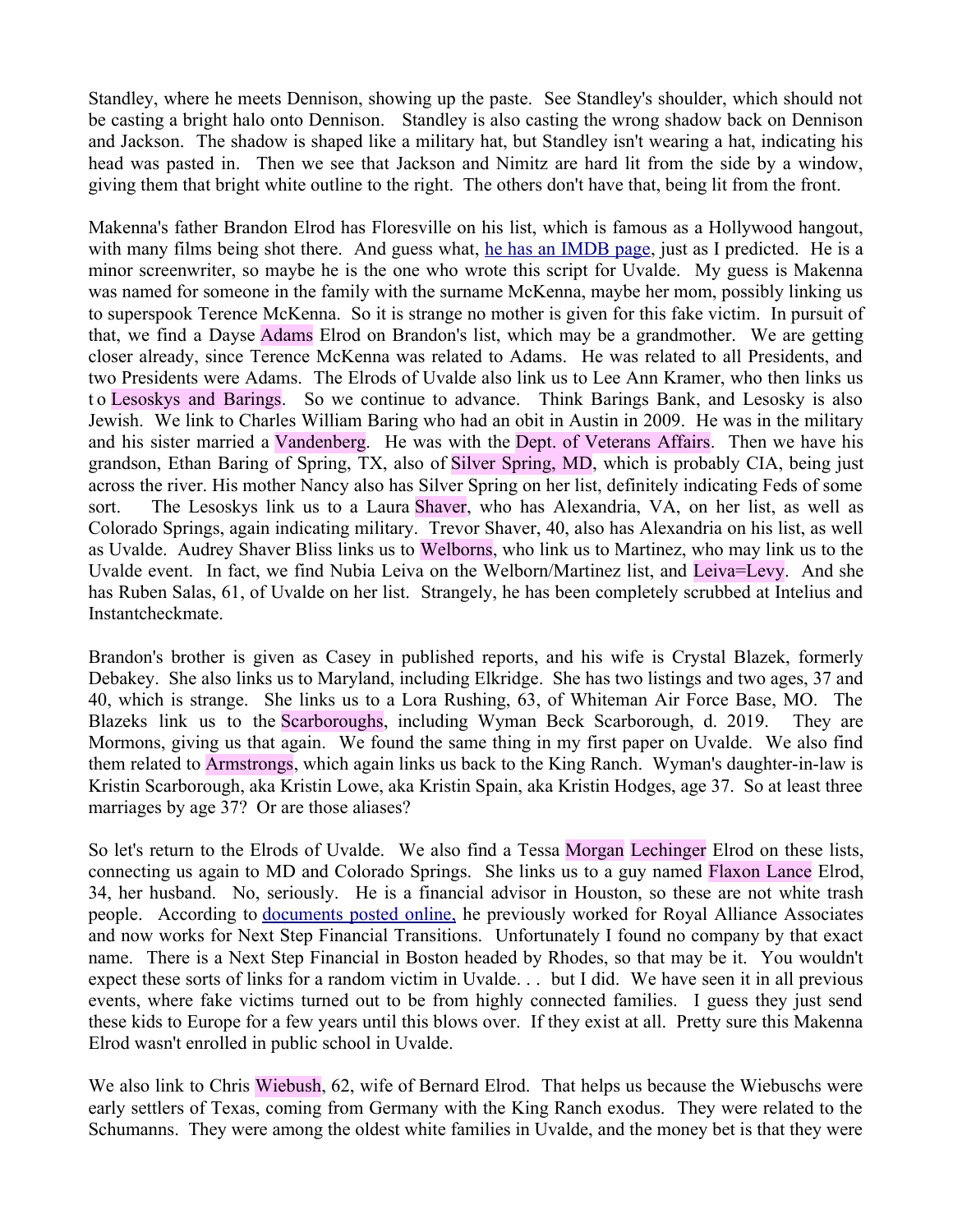related to the McConaugheys. Remember, Matthew McConaughey named his first boy Levi, giving us a huge clue. If you are a Gentile, would you name your son Levi? Didn't think so. Which reminds us that Matthew is scrubbed at Intelius. According to their computer no one by that name lives in Austin. Instantcheckmate has never heard of him, either. According to Ethnicelebs, his grandmother is a King, confirming the King Ranch links. He is also a Dandridge, linking him to George Washington through his wife. He is also a Maitland, remember, linking him closely to the Stewarts/Stuarts and Jimmy Stewart, who was James Maitland Stewart. How did you think someone who can't act got into Hollywood? He's also a Fasbender and a Nugent, linking him to Michael and Ted. He is also a Maher and a Condon. Lots more Jewish names. See director William Condon (most famous for *Gods and Monsters*), sold as Irish Catholic but actually Jewish. There is no such thing as an Irish Catholic director in Hollywood.

But let's move on: that horse is so dead we could carbon date it.

Next we find at Infowars a story on Elon Musk asking why the DOJ hadn't leaked the client list of Jeffrey Epstein and Ghislaine Maxwell. A better question is why it is taking 7 months between her conviction and her sentencing. Normally you sentence someone directly after their conviction, since there is no reason to wait months to do so. Except when the trial is fake and Maxwell isn't in jail and never was. Which of course answers Elon's question. The list isn't being leaked because there is no list. The whole thing was manufactured as more high profile fake news to get eyes off other things and to allow Epstein to retire to his private island in peace, taking his stolen millions with him with no hope of prosecution. You can't prosecute a dead man. Also to promote Men-are-Pigs and Women-are-Pigs.

Do you really think Bill Clinton is on that list? Epstein was supposedly setting up these people with young girls. Clinton had no interest in *girls*. Neither does Bill Gates or any of the rest of those people, since they are all pederasts. And I would assume that includes Elon Musk, who appears to have no interest in women except as beards. Which is why we see him chuckling while he asks this stupid question to no one on Twitter. He claims he is asking it because "he doesn't have enough enemies", but if you believe that you need serious help from Mars.

So let's see what's happening over at Zerohedge today. There we see that House Judiciary Committee Dems are pushing forward the gun bill. Except that. . . it has only been about a week since Nadler and those other jerks admitted they didn't have the votes for that. It would have to pass the Senate, and won't, so all this is just another waste of your reading time.

Then we have the black New York attorneys linked to BLM who allegedly firebombed a police car with officers inside, with the Justice department massively reducing the charges. This is also an obvious fake, and they nod to me for the second time this week by naming one of the people Colinford Mattis—as if he is a cousin of mine. Just another joke out of Langley. There was also a Mathis in the Uvalde hoax, see vicsim Miranda Mathis. These "attorneys" are just more CIA actors hired to start a race war. All the riots in the summer of 2020 were the same sort of stageplays, with actors from BLM, Antifa, and many other groups. In 2021 this morphed into the staged event at the Capitol, where even more fake groups from both sides came together, including Proud Boys, Gatekeepers, and others. In reality, all the actors there were Air Force, CIA, or other military or intel groups, and not one of them is now in jail in DC. That is all a fake as well. Remember when the Republican congresspeople weren't allowed to see them? That's because they weren't there. You can't see people who don't exist. The George Floyd event was also staged, as was the Kyle Rittenhouse event.

Another headline at Zero tells us Biden is already as unpopular as Trump. What? Biden is far *more*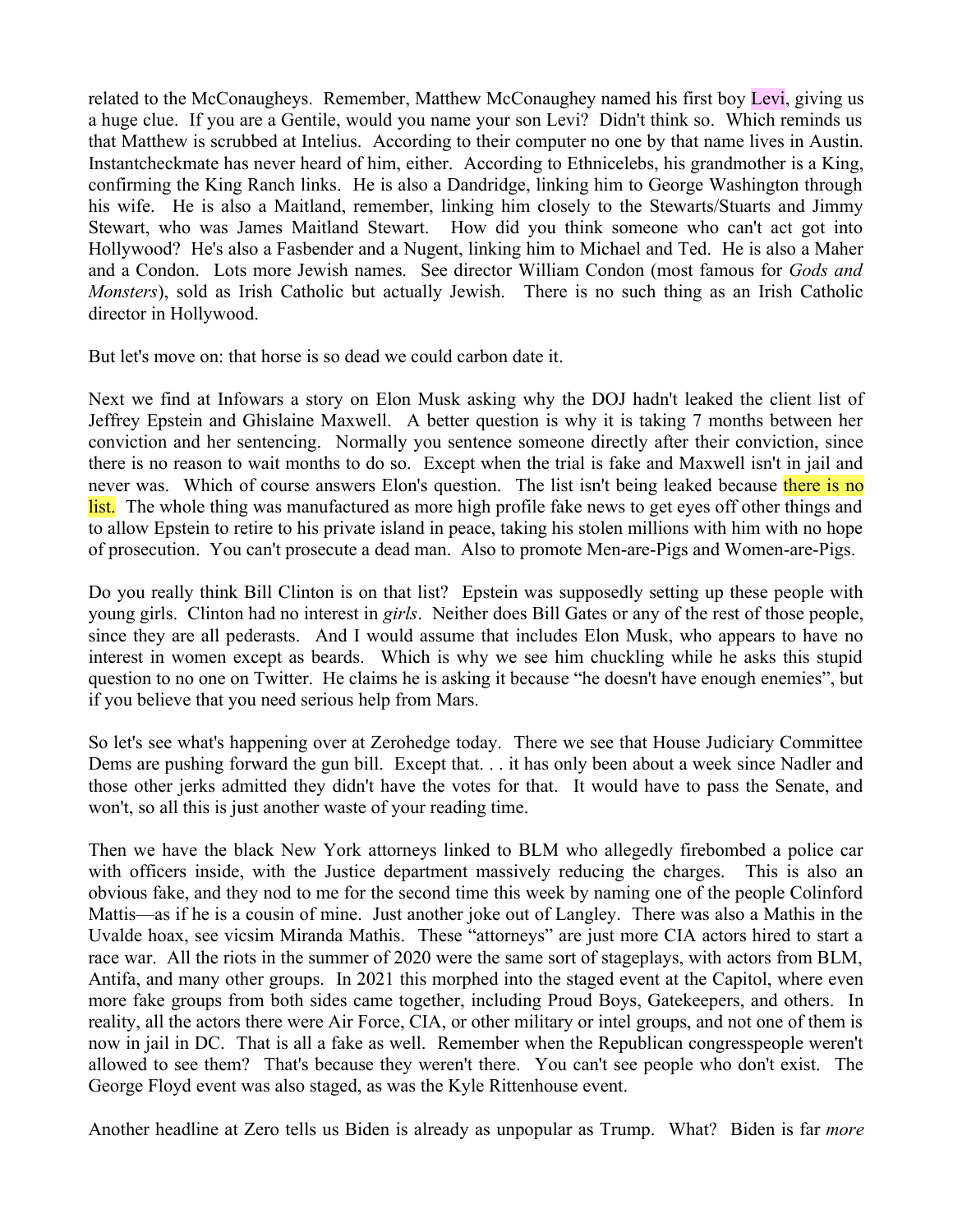unpopular, with numbers never seen before for a President in his first 18 months. Every month they tell us Biden's numbers have hit all-time lows, but then tell it is something like 39%. It was 39% *nine months ago*, and has been in a freefall ever since. Half the country hated him to start with, and since he never did one thing right, he soon lost another 10%. I think he was around 40% by summer of 2021. The last year has been the worst in the history of the country, and absolutely no one awake could approve of it. Real polls would put his approval down with Congress, which has continually hovered around 9% for decades. That is the 9% of adults who can't read and can't see out their windows.

I never liked Trump, but be honest: he was like Marcus Aurelius compared to Biden. And that is no accident: you are *supposed* to hate Biden because all this is a planned fail. It is a planned fail of the Jimmy Carter sort, as they crash the Democratic Party on purpose so that they can bring in a new Reagan and drive the country hard right again. They have a minty new fascism for you, of the WEF type, complete with pits and chains and Mt. Dooms belching smoke, and to herd you into it they have to destroy the old political left once and for all. They have to make you think nothing remains of the liberalism of Jefferson but trannies and groomers and pedophiles and green-haired social justice warriors. They want you to think the progressives who once pushed for equal rights for women and minorities are now BLM activists firebombing the police and crazed abortionists eating fetuses. Which is why real blacks and women and gays are as appalled by what is going on as you are. They aren't for it because they can see they are being blackwashed. They can see that all their progress is being reversed by this manufactured backlash. Normal people are sick to death of trannies and pride parades and aggressive feminists and blacks accusing everyone of being racists and white supremacists and noisy socialists of all stripes, from Greta to Hillary to Whoopi. And by normal people I don't just mean conservatives or Republicans. I mean pretty much all real people on both sides of the aisle. They are sick of it, top to bottom.

Reds aren't the only ones buying guns like they are going out of stock, you know. Dems are buying them and women and blacks and Hispanics. And the truth is they aren't buying them mainly to use against eachother. Some think they will soon have to hunt for food, others think they will have to stop the government from taking their children or their homes or their gold or their savings, others think they will have to defend against gangs or pirates or marauders. As I say, that fear has been planted in them on purpose, expressly to get them to buy more guns. The governors are happy for you to buy guns, just like they are happy for you to watch porn or use drugs. All those things are cash cows for them. They want you as riddled with anxieties and vices as possible, because only in that way do you maximize your profitability for them. Only in that way do you minimize your resistance. Drugged and confused people are incapable of revolution or any other meaningful resistance. At worst these people kill themselves or a couple of neighbors. They never kill anyone of import since they lack the wherewithal to achieve it. So they don't care if you have a hundred AR15s. You only have two hands and no target, so you are no menace to them in that regard.

You are more a real problem for them if you are a reader of mine, and you come to understand how things really work. In that case you can say no to all their schemes, which require your ignorance and complicity to come to fruition. All resistance starts with knowledge, which is why they have kept you in the dark about almost everything.

About the only real and good news I found at Infowars was next day, that being that Pfizer has now [admitted in internal documents](https://www.infowars.com/posts/ghost-shot-pfizer-quietly-admits-it-will-never-manufacture-original-fda-approved-covid-vaccines/) that it has no plans to ever manufacture Comirnaty, the vaccine approved by the FDA and Congress. The vaccine everyone has been getting all along was the emergency-use Biontech. Meaning the approval was just a bait and switch and a con, since no real vaccine was ever approved for anything. Proving [my analysis in August 2021 was spot-on.](http://mileswmathis.com/vax.pdf) It is also